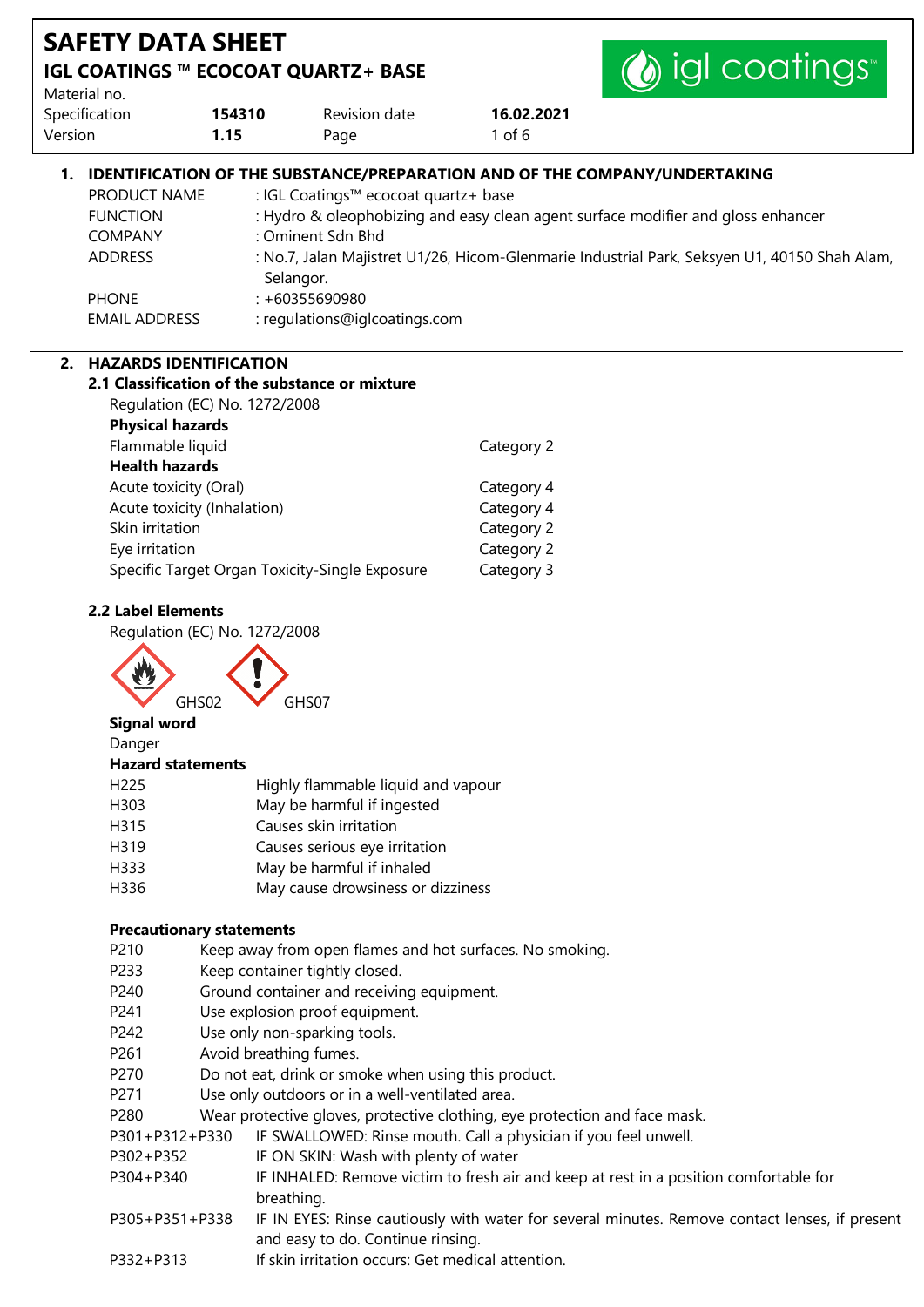

Material no.

| 16.02.2021<br>Revision date | Specification<br>154310 |
|-----------------------------|-------------------------|
| 2 of 6<br>Page              | 1.15                    |
|                             |                         |

| P337+P313      | If eye irritation persists: Get medical attention.                                 |
|----------------|------------------------------------------------------------------------------------|
| P362+P364      | Take off contaminated clothing and wash it before reuse.                           |
| P370+P378      | In case of fire: use foam/dry chemical/carbon dioxide to extinguish.               |
| P403+P233+P235 | Store in a well-ventilated place. Keep container tightly closed and keep cool.     |
| P405           | Store locked up.                                                                   |
| P501           | Dispose of contents/container to comply with local, state and federal regulations. |

## **3. COMPOSITION/INFORMATION ON INGREDIENTS**

| CAS No.     | <b>Chemical Name</b>                                            |                |                       | Quantity   |
|-------------|-----------------------------------------------------------------|----------------|-----------------------|------------|
|             | EC No.                                                          | Index No.      | <b>REACH No.</b>      |            |
|             | Classification according to Regulation (EC) No. 1272/2008 (CLP) |                |                       |            |
| 70131-67-8  | Polydimethylsiloxane                                            |                |                       | 70-90%     |
|             | 615-070-3                                                       | Not applicable | Not applicable        |            |
|             | Flam. Lig. 2: H225                                              |                |                       |            |
| 950595-49-0 | Aluminium chelate compound                                      |                |                       | 10-30%     |
|             | $619 - 101 - 1$                                                 | Not applicable | Not applicable        |            |
|             | Not applicable                                                  |                |                       |            |
| 7782-42-5   | Graphene                                                        |                |                       | $0.1 - 1%$ |
|             | 231-955-3                                                       | Not applicable | 01-2119486977-12-0000 |            |
|             | Not applicable                                                  |                |                       |            |

### **Additional information:**

The exact percentage of some ingredients used in this product are considered to be proprietary and are withheld as confidential business information.

### **4. FIRST AID MEASURES**

### **4.1 Description of first aid measures**

### **General Information**

Take off contaminated clothing.

### **After Inhalation**

Provide fresh air. In all cases of doubt, or when symptoms persist, seek medical advice.

### **After skin contact**

Gently wash with plenty of soap and water. In case of skin irritation, seek medical treatment.

### **After contact with eyes**

Rinse cautiously with water at least 15 minutes. Remove contact lenses, if presence and easy to do In case of troubles or persistent symptoms, consult an ophthalmologist.

### **After ingestion**

Rinse mouth thoroughly with water. Do not induce vomiting.

In all cases of doubt, or when symptoms persist, seek medical advice.

#### **4.2 Most important symptoms and effects, both acute and delayed** No information available.

### **4.3 Indication of any immediate medical attention and special treatment needed** Treat symptomatically.

### **5. FIRE-FIGHTING MEASURES**

### **5.1 Suitable extinguishing media**

Foam, dry chemical or carbon dioxide.

### **5.2 Unsuitable extinguishing media**

Not known.

### **5.3 Special hazards arising from the substance or mixture**

Hazardous toxic and irritating fumes or smoke may be emitted.

Vapours may travel considerable distance to ignition source and flash back.

### **5.4 Advise for firefighters**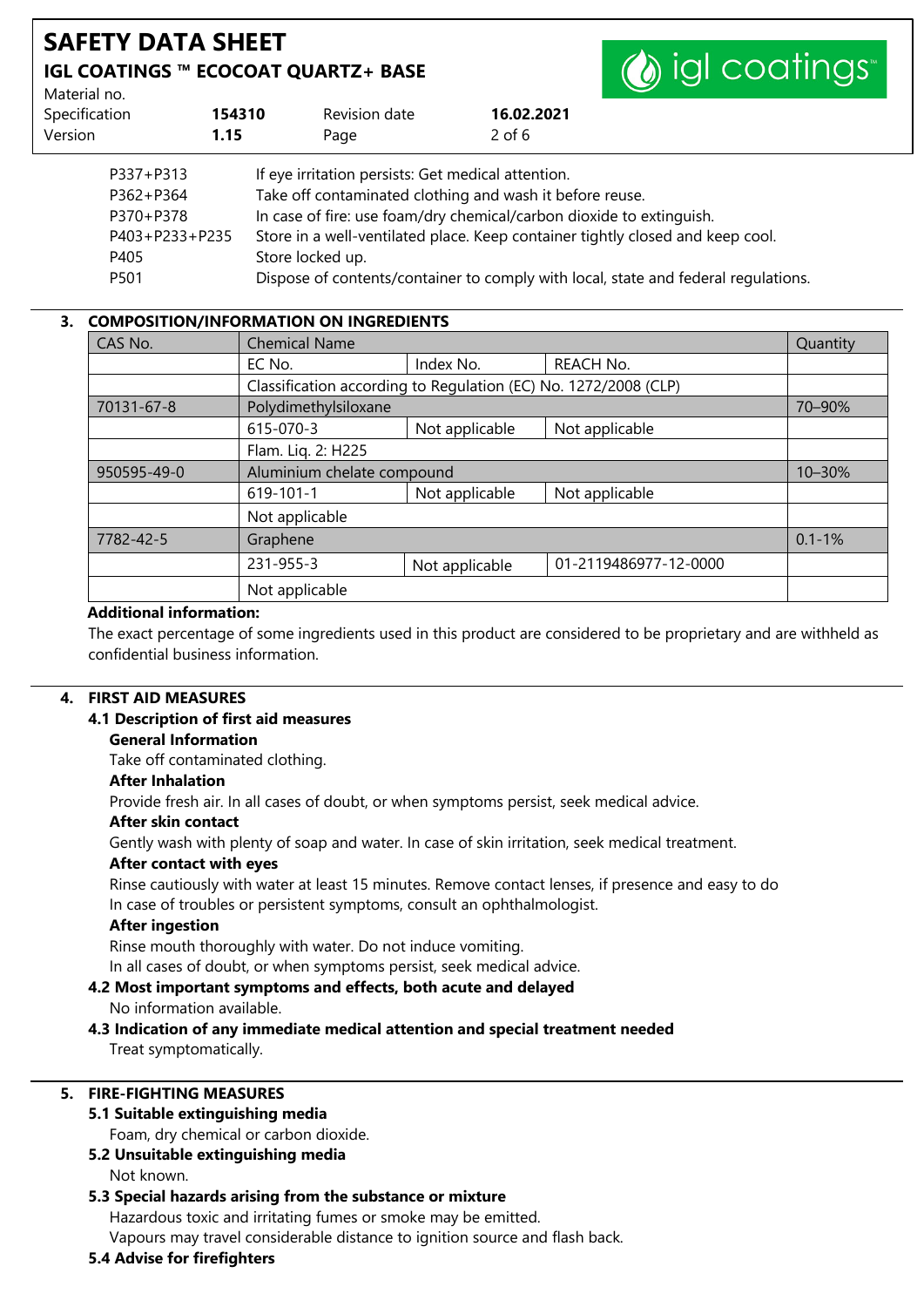

| Material no.  |        |               |            |
|---------------|--------|---------------|------------|
| Specification | 154310 | Revision date | 16.02.2021 |
| Version       | 1.15   | Page          | 3 of 6     |

As in any fire, wear self-contained positive pressure breathing apparatus, (MSHA/NIOSH approved or equivalent) and full protective gear.

# **5.5 Unusual Fire Hazards:**

Not known.

# **6. ACCIDENTAL RELEASE MEASURES**

### **6.1 Personal precautions, protective equipment and emergency procedures** Wear personal protection equipment (Refer to section 8).

## **6.2 Environmental precautions**

Discharge into the environment must be avoided.

## **6.3 Methods and material for containment and cleaning up**

Take up mechanically.

Treat the recovered material as prescribed in the section on waste disposal.

Clean contaminated articles and floor according to the environmental legislation.

## **6.4 Reference to other sections**

Safe handling: Refer to section 7 Personal protection equipment: Refer to section 8 Disposal: Refer to section 13

# **7. HANDLING AND STORAGE**

# **7.1 Precautions for safe handling**

# **Advice on safe handling**

Wear personal protection equipment (Refer to section 8).

## **Further information on handling**

General protection and hygiene measures: Refer to section 8.

## **7.2 Conditions for safe storage, including any incompatibilities**

## **Requirements for storage rooms and vessels**

Keep container tightly closed in a cool, well-ventilated place.

## **Advice on storage compatibility**

Do not store together with food and feeding stuffs.

## **Further information on storage conditions**

Keep the packing dry and well-sealed to prevent contamination.

Recommended storage temperature: 20-25 °C

Protect against UV-radiation/sunlight and heat.

- **7.3 Specific end use(s):** Refer to section 1.
- **7.4. Information about the emptied containe**r

Dispose as per local regulation.

# **8. EXPOSURE CONTROL/PERSONAL PROTECTION**

# **8.1 Control parameters**

**Ingredients with limit values that require monitoring at the workplace:** No information available.

**Additional Information**: The lists valid during the making were used as basis.

# **8.2 Exposure Control**

# **8.2.1 General protective and hygienic measures:**

Wash hands before breaks and at the end of work.

Ensure adequate ventilation.

# **8.2.2 Personal protective equipment:**

# **Respiratory protection:**

Where risk assessment shows air-purifying respirators are appropriate use a full-face respirator with multipurpose combination (US) or type ABEK (EN 14387) respirator cartridges as a backup to engineering controls. **Protection of hands:**

The glove material has to be impermeable and resistant to the product/ the substance/ the preparation. Due to missing tests no recommendation to the glove material can be given for the product/ the preparation/ the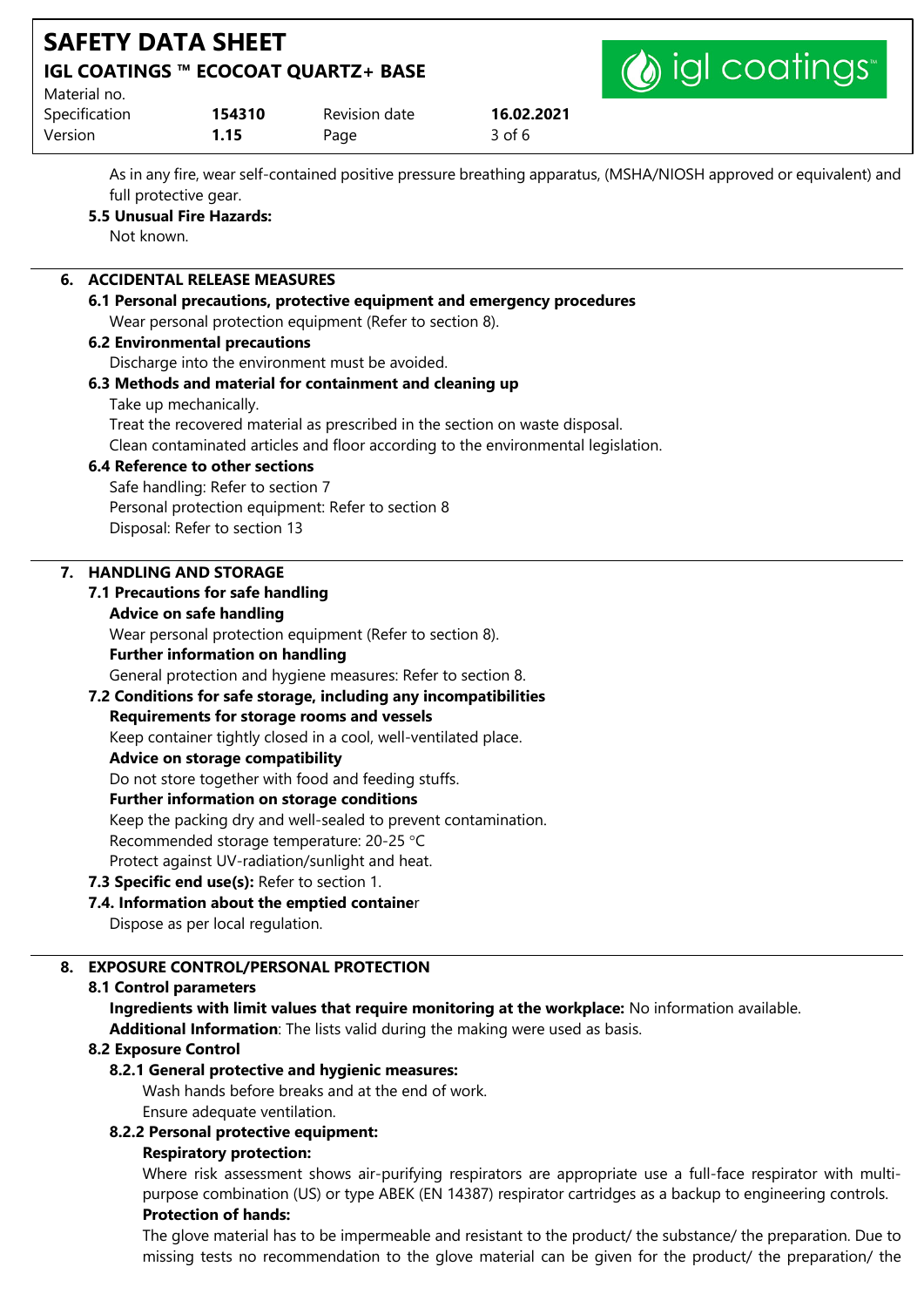| <b>SAFETY DATA SHEET</b><br>IGL COATINGS ™ ECOCOAT QUARTZ+ BASE |        |               | (b) igl coatings |  |
|-----------------------------------------------------------------|--------|---------------|------------------|--|
| Material no.                                                    |        |               |                  |  |
| Specification                                                   | 154310 | Revision date | 16.02.2021       |  |
| Version                                                         | 1.15   | Page          | 4 of 6           |  |

chemical mixture. Selection of the glove material on consideration of the penetration times, rates of diffusion and the degradation

### **Material of gloves:**

The selection of the suitable gloves does not only depend on the material, but also on further marks of quality and varies from manufacturer to manufacturer. As the product is a preparation of several substances, the resistance of the glove material cannot be calculated in advance and has therefore to be checked prior to the application.

### **Penetration time of glove material:**

The exact break through time has to be found out by the manufacturer of the protective gloves and has to be observed.

**Eye protection:** Goggles recommended during refilling.

### **9. PHYSICAL AND CHEMICAL PROPERTIES**

| <b>Boiling Point</b>    | : 180-220 °C         |
|-------------------------|----------------------|
| <b>Specific Gravity</b> | : $0.98$ (water = 1) |
| <b>Flash Point</b>      | : ~ 20 °C            |
| рH                      | : N/A                |
| Solubility in Water     | : Not soluble        |
| Appearance (colour)     | : Colourless         |
| Appearance (form)       | : Liquid             |
| Odour                   | : Odourless          |
|                         |                      |

### **10. STABILITY AND REACTIVITY**

**10.1 Reactivity**: No further relevant information available.

**10.2 Chemical stability**: Stable under normal condition.

Thermal decomposition / conditions to avoid: No decomposition if used according to specifications.

- **10.3 Possibility of hazardous reactions**: No dangerous reactions known.
- **10.4 Conditions to avoid**: Sunlight, heat, open flames, high temperature, sparks, static electrical charge and other ignition sources.
- **10.5 Incompatible materials**: Strong oxidizers
- **10.6 Hazardous decomposition products**: Material does not decompose at ambient temperature.

### **11. TOXICOLOGICAL INFORMATION**

**Information on toxicological effects:** No information available. **Acute toxicity:** No information available. **Skin corrosion/irritation:** No information available. **Serious eye damage/eye irritation:** No information available.

**Respiratory or skin sensitization:** No information available.

**Summary of evaluation of the CMR properties:** No information available.

**Specific target organ toxicity – single exposure**: No data available

**Specific target organ toxicity – repeated exposure**: No data available

**Aspiration hazard**: No information available.

### **12. ECOLOGICAL INFORMATION**

**12.1 Toxicity** 

No data available.

- **12.2 Process of degradability** Readily biodegradable.
- **12.3 Bioaccumulative potential** No data available.
- **12.4 Mobility in soil** No data available.
- **12.5 Results of PBT and vPvB Assessment**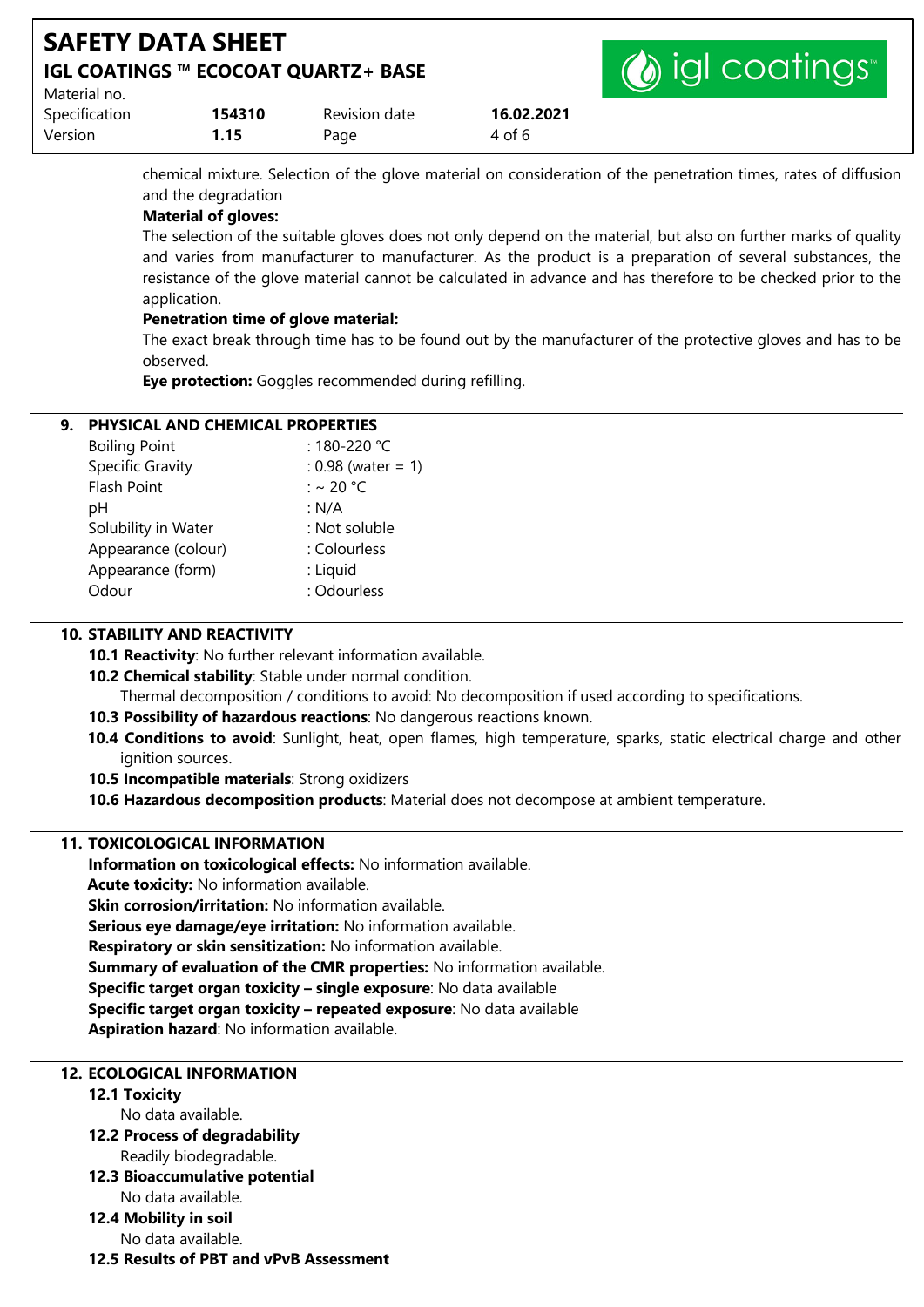(b) igl coatings

| Material no.  |        |               |        |
|---------------|--------|---------------|--------|
| Specification | 154310 | Revision date | 16.02  |
| Version       | 1.15   | Page          | 5 of 6 |

Specification **154310** Revision date **16.02.2021**

Data are not available.

**12.6 Other adverse effects**

Data are not available.

### **13. DISPOSAL CONSIDERATION**

### **13.1 Waste treatment methods**

Dispose of contents/container in accordance with local/regional/national/international regulation. **Sewage disposal-related information** Do not empty into drains.

### **13.2 Relevant provisions relating to waste**

The allocation of waste identity numbers/waste descriptions must be carried out according to the EEC, specific to the industry and process.

### **13.3 Remarks**

Waste shall be separated into the categories that can be handled separately by the local or national waste management facilities. Please consider the relevant national or regional provisions.

### **14. TRANSPORT INFORMATION**

### **14.1 IATA-DGR**

| UN number                    | :1263                     |
|------------------------------|---------------------------|
| UN proper shipping name      | : Paint-related materials |
| Transport hazard class(es)   | : 3                       |
| Packing group                | ÷Ш                        |
| Environmental hazards        | : No                      |
| Special precautions for user | : -                       |
| <b>Remarks</b>               | : –                       |
| 14.2 IMDG-Code               |                           |
| UN number                    | : 1263                    |
| UN proper shipping name      | : Paint-related materials |
| Transport hazard class(es)   | : 3                       |
| Packing group                | : II                      |
| Environmental hazards        | : No                      |
| Marine pollutant             | : No                      |
| EmS Code                     |                           |
|                              |                           |

### **15. REGULATORY INFORMATION**

### **15.1 Safety, health and environmental regulations/legislation specific for the substance or mixture US Federal Regulations**

### **US. Toxic Substances Control Act (TSCA)**

All chemical substances in this material are included on the TSCA Inventory of Chemical Substances.

### **Comprehensive Environmental Response, Compensation and Liability Act (CERCLA) Hazardous Substance List**

None present or none present in regulated quantities.

### **Superfund Amendments and Reauthorization Act of 1986 (SARA)**

**Emergency Planning and Community Right-To-Know Act (EPCRA) Section 302 Extremely Hazardous Substance**

None present or none present in regulated quantities.

### **Emergency Planning and Community Right-To-Know Act (EPCRA) Section 313 Toxics Release Inventory (TRI) Reporting**

None present or none present in regulated quantities.